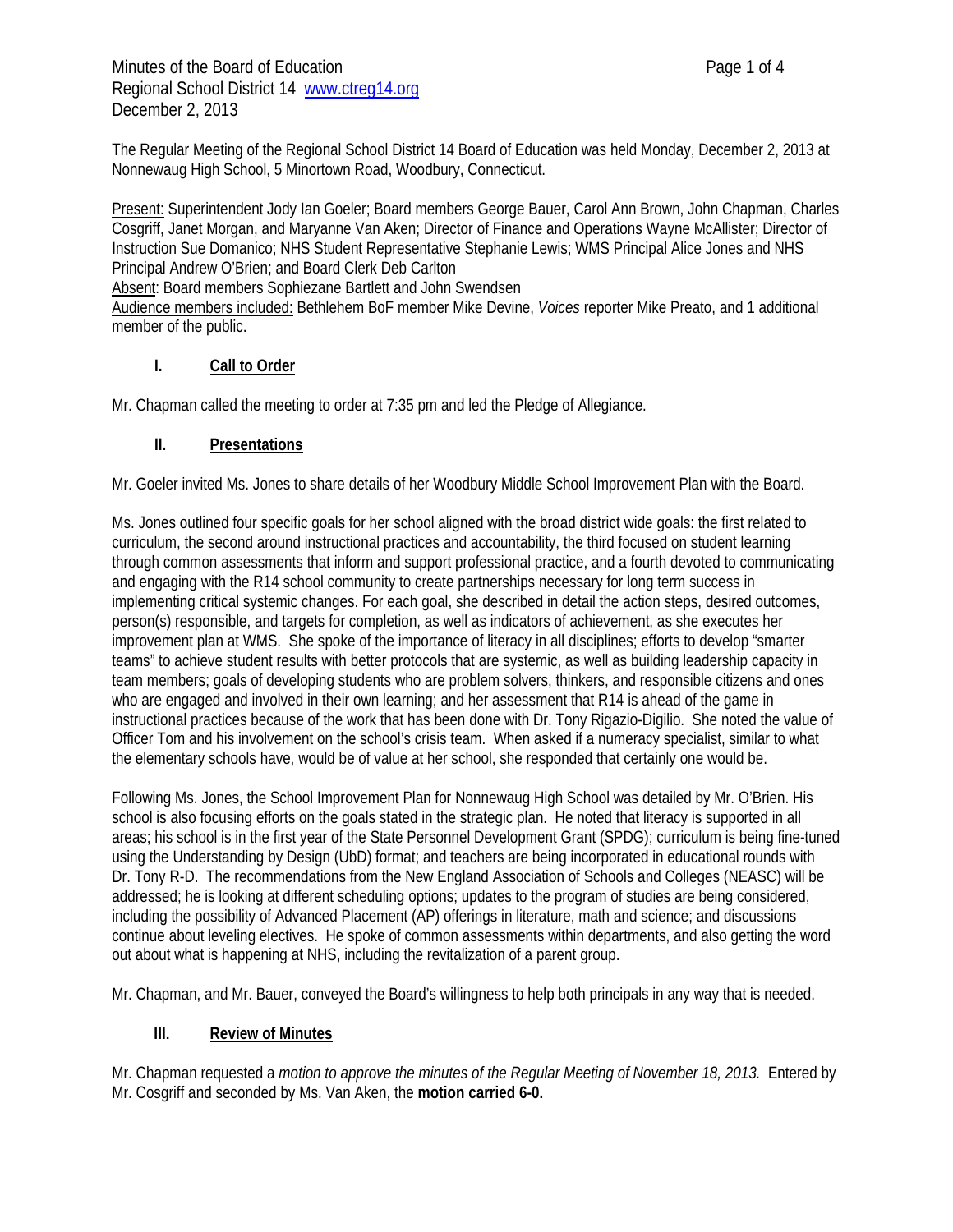### **IV. Correspondence**  None.

## **V. Report from the Chairman**

Mr. Chapman referenced the AP Honor Roll recognition for NHS, offering kudos to students, teachers and parents. He also noted Jeff Turner's efforts in filing a technology grant application and securing \$94k to help with Smarter Balance Assessments.

He gave an update on legal proceedings, reporting no action in the Litchfield case, which has concluded, but adding that the lawyer for Arras, Suslavich, Miller, Miller and Murphy has now filed an appeal to remove the "stay" granted by the judge in Waterbury pending outcome of the Litchfield case.

He offered clarification and correction to a statement made during privilege of the floor. He said that, at the previous regular meeting during privilege of the floor, Karen Miller, one of the plaintiffs suing the Board of Education, the Towns of Woodbury and Bethlehem, and various individuals, read a letter signed by Art McNally that was addressed to the towns. The particular excerpt of the letter he wanted to respond to was: "We are in this mode of wasting tax payers' money because the Superintendent/School Board failed to provide notice prior to the vote then because the elected officials of the towns failed to vote at a meeting to declare the vote invalid. The Town Clerks at both towns were not at fault because their duty is to file minutes, not to read or act upon them." Mr. Chapman said the Board's Attorney has been consulted, and it is the duty of the clerk to keep all records, including by not limited to the minutes of the Board of Education, in accordance with Connecticut General Statute (CGS) 7-23. He said the Board of Education voted and passed several resolutions related to the NHS building project referendum and these were properly documented in the minutes furnished to the towns. In addition to legally recording these minutes, it is also the duty of the Town Clerks to "act upon them" and to publish the legal notice as passed by the Board of Education and as recorded in the minutes in accordance with CGS 10-47c and 9-226. The reality that is important to note, he said, is that the suit filed by Arras, Murphy, Suslavich, Miller and Miller has and will continue to cost taxpayers. He said any accusation made by those plaintiffs of the Board continuing to waste taxpayer dollars on legal fees is a direct result of the legal actions they have taken and are continuing to pursue.

# **VI. Report from the Superintendent**

Mr. Goeler reported on his recent activities, including attending the NHS v. Lewis Mills Thanksgiving Day football game, the Litchfield County Superintendents' Association Student Awards Banquet, a Tribury Rotary luncheon, and STAR Preschool Thanksgiving feast. He reminded the audience of tomorrow evening's safety meeting at WMS, and mentioned he'll be playing mandolin at the WMS holiday concert on Thursday. He awaits receipt of the District Management Council (DMC) report which will then be shared with the Board.

Ms. Domanico also shared a report. She has consulted with NHS administration and Program of Studies Committee to look at recommendations for leveling elective courses. She has provided updates from the Connecticut State Department of Education (CSDE) Talent Office on teacher evaluation reporting and data collection to administrators and the evaluation committee. She is planning for ongoing calibration of the evaluation system with Dr. Tony R-D to assure consistency in teacher ratings. She is planning for training to launch the locally controlled assessment tool for English/Language Arts (ELA) and Math to be piloted in grades 1,3,5-7, and 9. The Curriculum and Professional Development Council met and approved drafts of the curriculum review and revision process and the development schedule per the R14 Strategic Plan. She attended the state's assessment literacy workshop to get and share info about the Smarter Balanced testing. She would like to plan for opportunities to do an "open lab" for the BoE and community members to take the practice test.

#### **VII. Privilege of the Floor (agenda specific)**  None.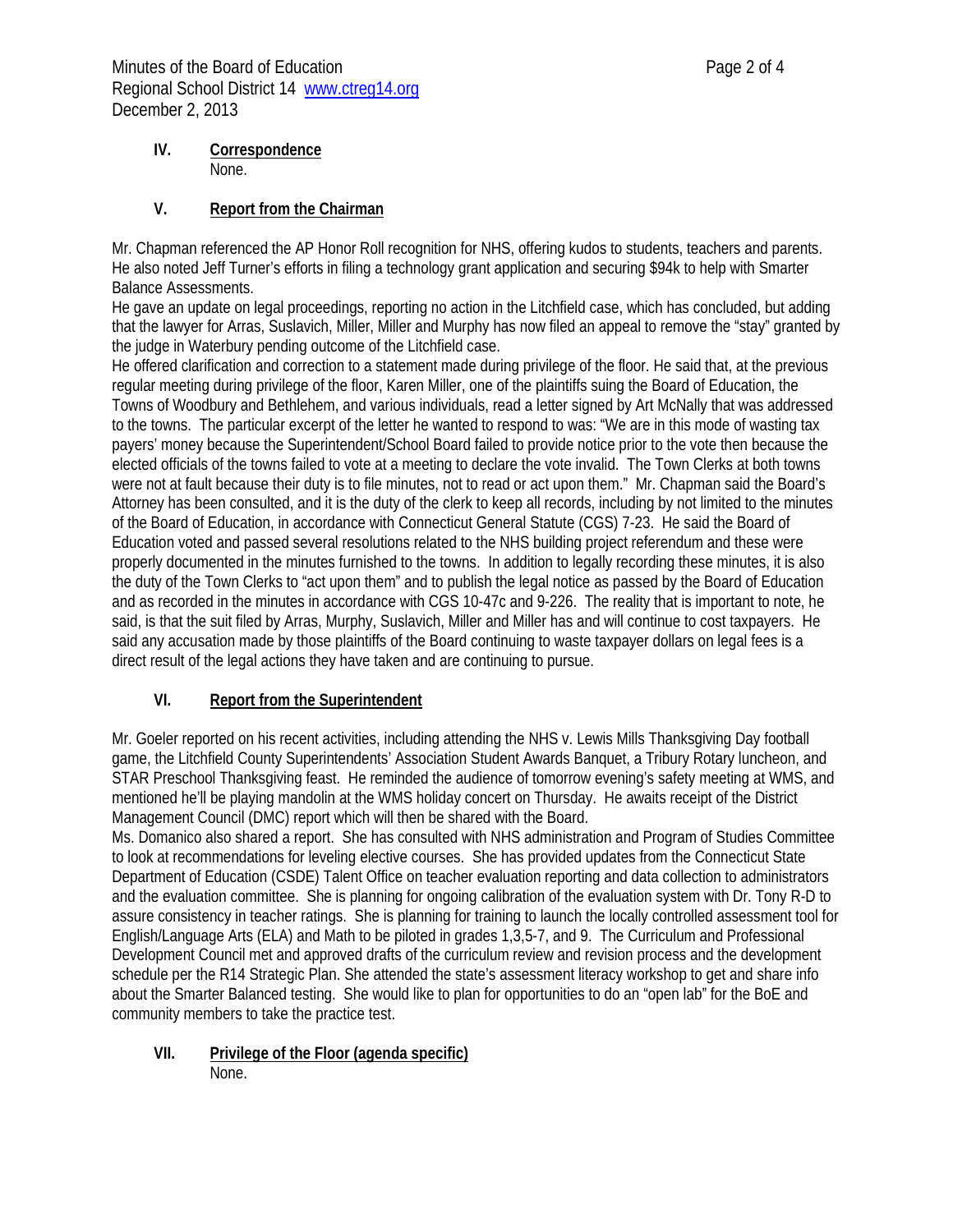### **VIII. Report from Director of Finance and Operations**

Mr. McAllister reviewed legal fees through October: \$19,589.26 for the declaratory judgment in Litchfield; \$22,355.40 for the ongoing Arras, Suslavich, Murphy, Miller and Miller suit in Waterbury, for a total of \$41,944.66. He reviewed grants received: \$144,199 for enhanced emergency services with a local match of \$271,963. Enhancements are completed and exterior cameras will be obtained through a sealed bid process. Expenses already incurred can be covered by this grant. A grant for the installation of wireless infrastructure at BES and MES in the amount of \$93,114 was also received. Cost is \$68,737 for each building. The total cost beyond the grant proceeds are to be paid by the district.

Requests for qualifications (RFQ) for health insurance are due 12/9 and will be presented to the Finance Committee on that night at their meeting. Good representation is expected; 4 inquiries have been received to date, 2 of which are national agencies. He has a meeting on Friday with the state regarding school lunch program. We plan to go out this year for services for the next school year.

## **IX. Committee Reports**

For Public/Community Relations, Ms. Brown reported better TV broadcast of meetings and thinks using power points for BoE presentations would be good for the television audience. Short films coming from the agriscience aquaculture class are showing on NEAT TV and are great. The SRO roundtable was excellent and we continue to be covered well by the press. She also suggested people prefer earlier committee meetings and are reluctant to come back out once they've gotten home.

For Facilities, Ms. Morgan's committee will resume regular meetings on 12/9. For Finance, Mr. Bauer and his committee will also resume meetings on 12/9.

Ms. Van Aken reported that the Ad hoc Safety Committee met on 11/22. Ms. Morgan and Sgt. Roden are finalizing the emergency operations plan. Paul Ciotti provided a phone update. WMS will be getting more walkie-talkies, as will MES, purchased by their PTO. Background checks are being researched. She invited public participation at tomorrow's safety meeting at WMS.

For Negotiations, Mr. Cosgriff noted that administrator negotiations are ongoing; mediation is scheduled for 12/9.

- **X. Old Business** None.
- **XI. New Business** None.
- **XII. Board Announcements**  None.
- **XIII. Privilege of the Floor**  None.

### **XIV. Executive Session**

Mr. Bauer entered a *motion to add Executive Session to the agenda, for the purpose of discussing a personnel matter.* Seconded by Mr. Cosgriff, the **motion carried 6-0.**